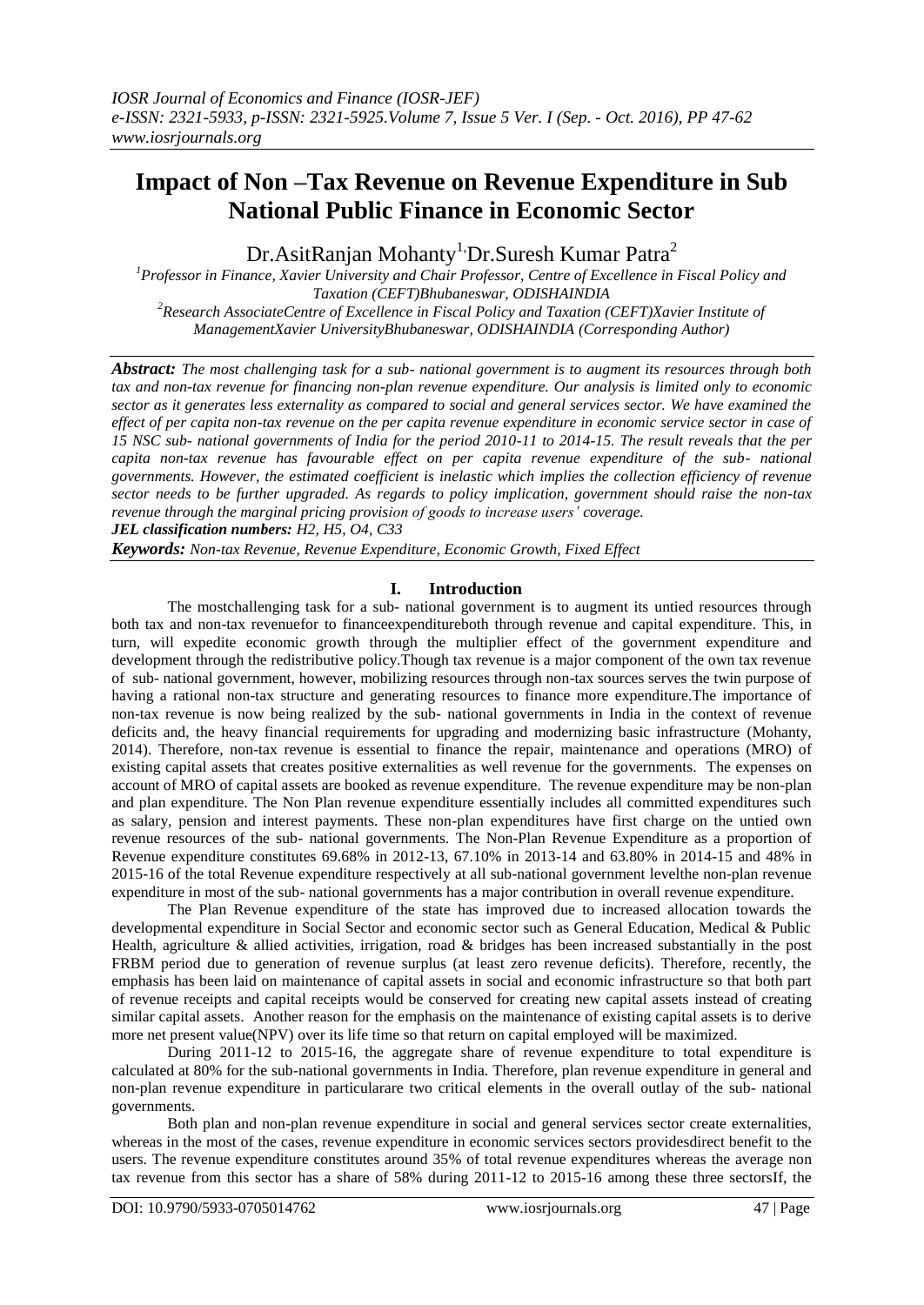revenue expenditure in economic services sectors is financed by non-tax revenue generated from that particular sector to take care of MRO by charging user fee, then therest of the untied resources such as tax revenue, shared tax from the centre, both debt and non-debt capita receipts can not only fund other plan and non-plan revenue expenditure. Importantly, it will be helpful to allocate more capital outlay in different sectors. Therefore, nontax revenue over revenue expenditure in the economic sector represents the efficiency.The non-tax revenue has two steps hierarchy such as minor sectors which are mapped to a particular sub sector and the sub sectors are mapped to economic services sector. This efficiency differs from sub-sector to sub sector within the overall economic sector.Higherthe efficiency both at sector and sub-sector level, higher will be the non- tax revenue to meet the expenses on account of revenue sector in Economic services sector.

The current contribution of own non-tax revenues in sub- national government in its own revenue is only about 28% receipts and the rest is contributed by the tax revenue during 2011-12 to 2014-15. Therefore, there is an urgent need to optimize and enhance the non- tax revenue. This is very crucial from the following points.

- a) Since tax revenues are sensitive to growth rate of the economy, the tax revenue drastically falls during the down turn of the economic growth of the sub- national governments. In these circumstances, non-tax revenue gives back up to the revenue receipts of the sub- national governments.
- b) Since, FRBM Act stipulates minimum zero revenue deficit,augmentation and accumulation of non-tax revenue will help the sub- national governments to achieve the FRBM mandate.
- c) Augmentation of non-tax revenue will give additional cushion to the sub- national governments to fund higher capital outlay when they are in surplus in revenue account.

It is, therefore, appropriate and logical to pay more attention to raise non-tax revenues. This is imperativegiven the widening revenue expenditure gaps in the States' budgeting and the growing public resentmentagainst attempts to raise more revenue through taxation. The discussion on non-tax revenue assumes significance for the economic services sectors as revenue can be generated immediately from the users who get direct benefit as against the non-tax revenue measures in social and general services sectors as it creates huge positive externalities and cannot be measured by monetary measures.

## **II. Limitation of the study**

The limitation of this study is to analyse and to evaluate non-tax revenue and corresponding revenue expenditure in economic services sector only and others services create positive externalities for the economy for which expenses on account of revenue expenditure cannot be covered by non-tax revenue. Therefore, efficiency measurement is applicable only to economic services sectors.

In economic services sector as compared to social & general services sector, the non-tax revenue is generated through user charges(fees) for providing public services. Hence, there is a need to broad-base the nontax revenue in economic services which will bring in buoyancy in non-tax revenue. The non-tax resources, is defined as payment made to the Government for which there is a *quid pro quo.* 

The structural reforms in tax administration in the both in national and sub- national governments targets to reduce the quantum of subsidy and to meet the cost of public services through proper pricing, depending on its feasibility.As free of user charges of public services should be removed and the user charges should be fixed according to both the economic status of the user and the nature or type of the commodity. This should be such that the cost coverage ratio will be optimized and the market price of the commodity does not lead to either over-consumption of such services or wasteful use of scarce resources. This is basically applicable to economic services sector.

## **III. Taxonomy of Non-Tax Resources in economic Services Sector and Pricing of Services**

The non-tax revenue from economic services comprise receipts from (a) Crop husbandry, (b) animal husbandry, (c) Fisheries, (d) Forestry and wild life, (e) Co-operation, (f) Other agricultural and rural programmes, (g) Major and medium irrigation, (h) Minor irrigation, (i) Village and small scale industries, (j) Industries, (k) Plantations, (l) Power, (m) Petroleum, (n) Ports and Light Houses, (o) Road Transport, (p) Tourism and, (q) Others.

Under forestry, revenue is mainly realized from forests on Government lands. Forest produce is directly exploited and sold by the Government. Revenue from different items from forests by Government is derived principally from timber, followed by firewood and charcoal, eucalyptus, driftwood, bamboo, sandalwood, grass and sandal oil. Government exercises aregulatory function by levying fines for violations of rules on both Government and privateland and collecting permit and license fees.

Irrigation projects are important national assets, created by pumping in huge investments, whose benefits cannot be evaluated in terms of direct financial returns. They generate social benefits in the form of better health and hygienic standards, better habitats etc., culminating in overall better standards of life, particularly in neglected rural communities, leading to higher productivity of water and land and human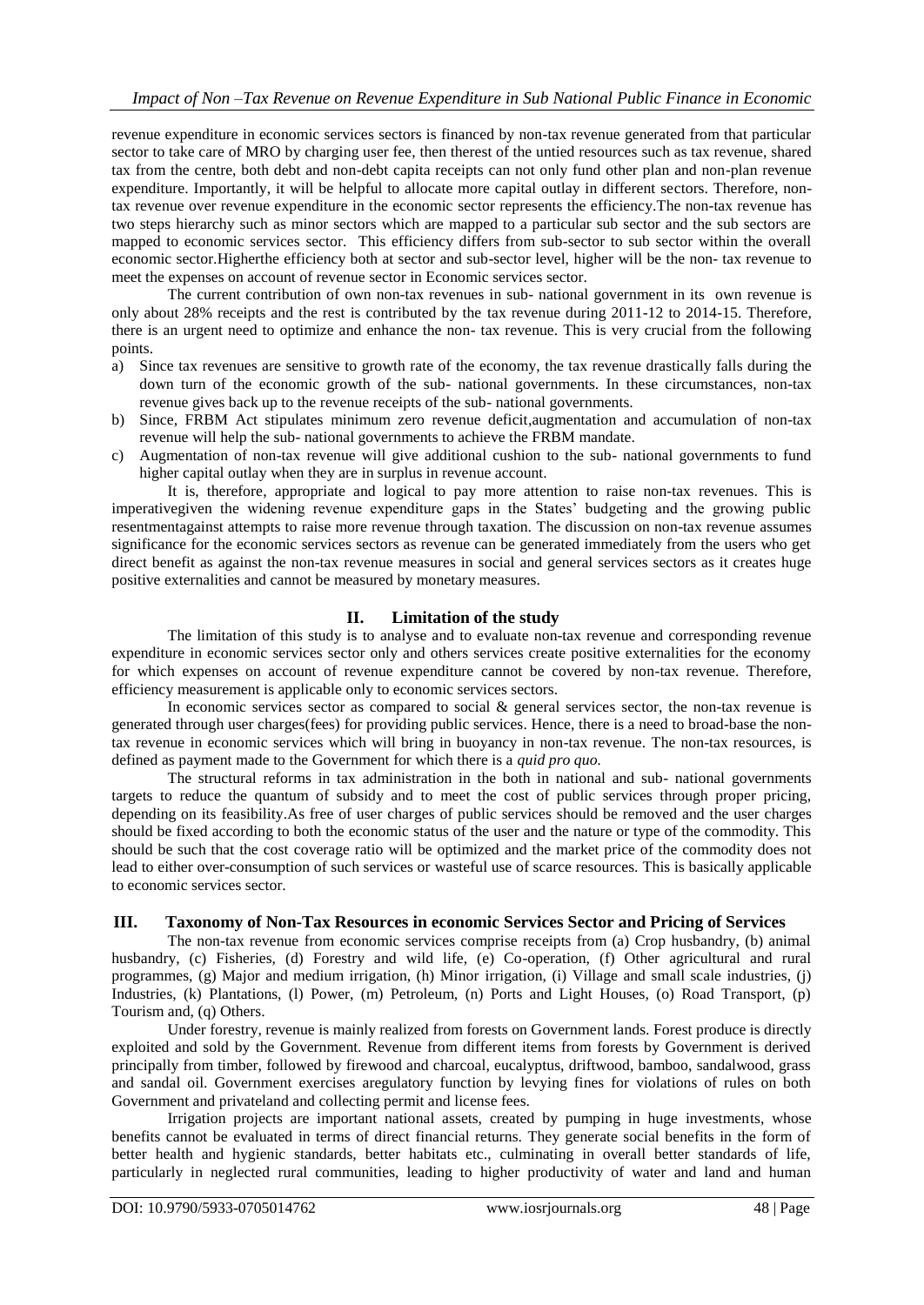resources. Based on the area irrigated, these irrigation projects have been classified by the Central Government as major, medium and minor. Those with culturable command area (CCA) above 10,000 hectares are treated as major irrigation projects, those with CCA between 2,000 hectares and 10,000 hectares are treated as medium irrigation projects and others are classified as minor irrigation projects.

**Mines and Minerals:** Royalty is an important source of non-tax revenue to the mineral producing Subnational governments. However, if the rates of royalty remain unchanged for a long time, the real value of royalty declines significantly due to rising inflation and the Sub- national governments lose considerably. Thus, it is recommended that royalty rates should be increased with due interval of time. In addition, the royalty rates should be based on sale price system as against on quantity basis.

**Roads and Bridges:** To improve the maintenance of roads it is recommended that the Government should start a system of electronic toll collection either through microwave technology or through infrared technology. This will be able to solve the problem of congestion due to toll collection. Microwave technology, which is commonly used throughout the world, is based on radio frequency waves, which will provide information to the toll collection plaza about the vehicle. Infrared, used mostly in remote controls, is relatively a new technology for toll collection. By using this technology, the processing of toll collection can be completed within a fraction of second.The trends in revenue from non-tax sources clearly bring out the need to improve the growth of non-tax revenues

A major part of non-tax revenue is raised through the collection of user charges, which are administratively determined for the goods and services provided by the sub-national governments. The Governments intervention in the provision of these "public" goods and services is justified on the grounds of imperfect market conditions that prevail in the supply of these goods and services. The marginal cost pricing principle, which is generally applicable for pricing of "private" goods, and services is most relevant way of pricing public goods in economic services sector as marginal cost pricing requires that there should be no externalities in consumption and production, and also presumes competitive forces operate throughout the economy. These completive processes have become intensive because of participation of private players in economic sector through public private sector route or through management contract model. However, there is problem in marginal cost pricing because of lack of data accurate information. However, out of the available pricing models, marginal cost pricing model is the best suited model to price the public goods and services in the economic services sector.

Marginal cost pricing in the economic services sector assumes significance as it has the characteristics of non-excludability where consumption of one user will not exclude the user who does not have paying capacity. It also takes care of joint consumption the consumption of one user will not affect the benefits derived by other users. The benefits of using public goods and services will not create any mutual conflict.

The requisite of marginal cost pricing is minimal external effects in using public goods andservices and competitive forces should operate throughout the economy. Therefore, in economic services sector, marginal cost pricing is the best available option.

## **IV. Scheme of Presentation**

The relevant literatures are discussed in section 5. Sources of Data and some stylized facts are represented in section 6. Section 7 deals with the motivation and scope of the study.The objective of the study is discussed in section 8. The methodology is described in section 9. The results and analysis is presented in section 10. The summary, conclusions and policy imperatives are given in section 111.

## **V. Relevant Literatures**

Some of the studies on non-tax revenue in public finance literature include Upender (2008), Kaur and Gursimran (2010), Bagchi (1992), Kaur (2003), Mawia and Nzomoi (2013), Mohanty (2014). Upender (2008) estimated tax buoyancy for the country. Bagchi (1992) pointed out that non tax revenue has accounted for a small and declining share of total revenue in India. The Expert Committee on revenue enhancement measures (Hota Committee, 2010) was constituted bythe Government of Orissa. This committee had attempted to measure the potential non tax revenue in Odisha and gap in respect of actual collection. This committee's report is very important from policy prescription point of view. They have identified that the growth of non-tax revenue is very uneven. It is mainly due to wide variations in receipt from sources like Interest, Dividend, and receipts from Forest and Irrigation sectors. Buoyancy is a summary measure of the revenue performance of a State vis-àvis the growth in economy. The committee has identified that in the sub- national governments buoyancy is not seen in non-tax items. Collection from Forest and Wild Life shows most erratic behaviour among the non-tax items mainly on account of seasonal effect. They have opined, "Administration of non-tax revenue sources often determine the actual impact more than the design and structure – so much so that it has been said: tax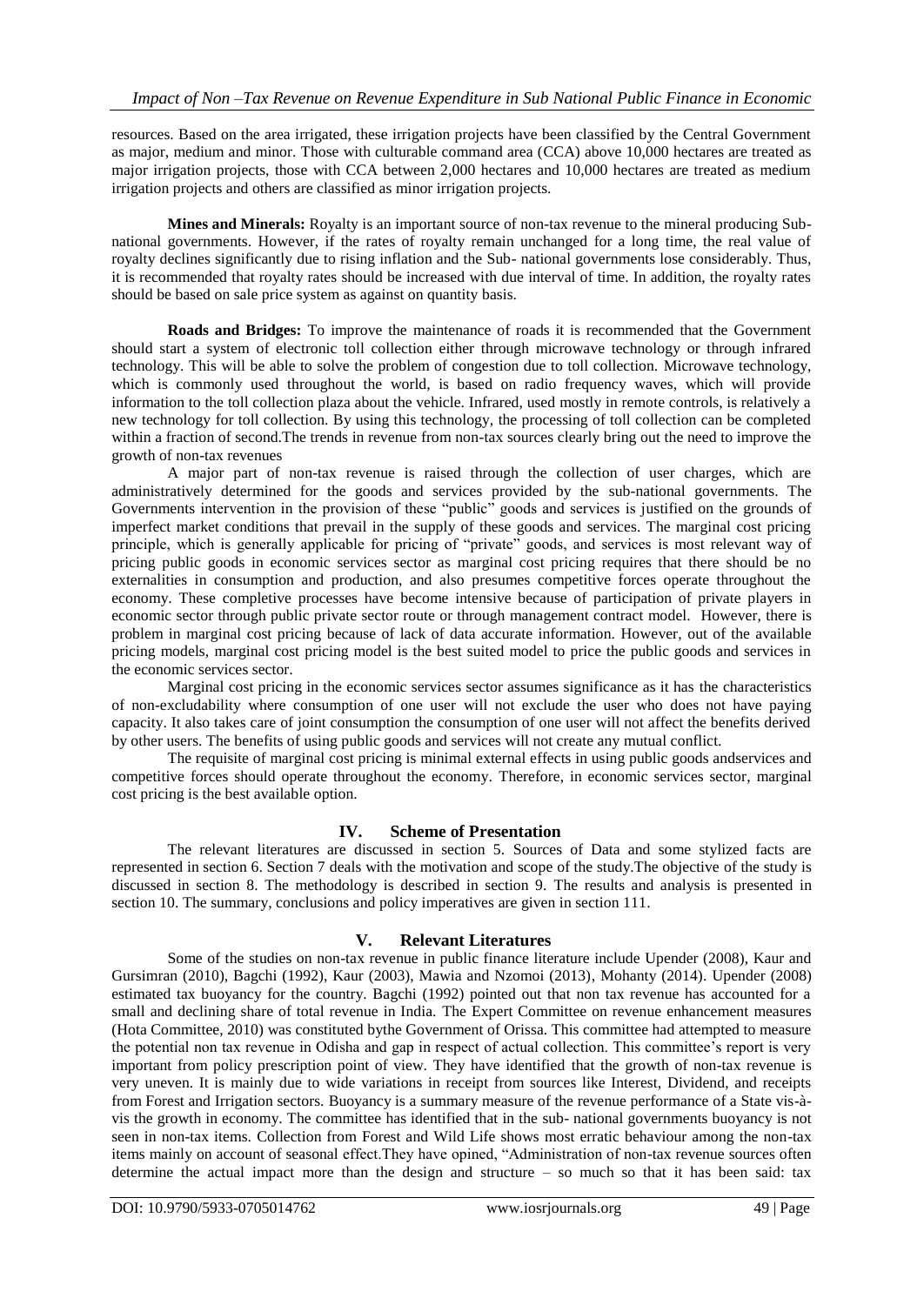administration is tax policy"They have identified that there is no correlation between higher revenue expenditure on forest conservation and development and the non-tax revenue realized.

Purohit(2006) has supported marginal cost pricing as in general (a) the marginal benefit to the society exceeds themarginal cost, and (b) the marginal benefits of financing the service is at least equal to the possible marginal benefits from other competing public good and services. According to him, the marginal cost theory requires that there the external effects should be minimal in consumption and production, andthere should be participation of competitive forces in providing the same goods and services. In this study, economic services sector is specifically chosen to link with its non-tax revenue ad it has minimal externalities and private sector participation happens through public private sector mode, management contract, build own operate and transfer models. Purohit has further argued that at present, the 'user' charges for the services provided by the Government are negligible or non-existent. Hence, it is generally believed that the user charges must be augmented to reduce the burgeoning Government subsidies and reducing revenue deficits. The Government provides a variety of heterogeneous services. In his opinion, in the economic services sector, all of the sub sectors or minor sectors are not amenable to cost recovery. While some services could have a price recovering the cost incurred, others may be priced just to cover a part of the expenditure incurred in their provision. Also, there are few services for which consumers are not charged at all. The policy to recover expenses should depend upon the type of services provided as there cannot be any universal policy prescription for all the services provided by the Government. However, the marginal cost pricing should be benchmark while pricing these services as it would indicate the financial loss and gain in terms of tax revenue.

Clark (1911) has propounded marginal cost pricing in the utility services.Hotelling(1939) had brought this type of non-tax revenue as part of pricing of public goods and services. In his view, if the market price is determined at a point ofequilibrium of demand (based on marginal utility) and supply (determined by marginal cost), then the governments should price as per marginal cost pricing if the consumers are willing to pay. If the price if consumers were unwilling to pay the cost, then marginal cost pricing may be ignored and cost of provision of services and good may be less than the cost by providing subsidies. The theory of public goods, developed by Samuelson (1954), suggested that the goods consumed by each and every individual in the society, in the same quantity with no exclusion for any individual, have the property of joint consumption or *non-rivalarity*. In addition, a pure public good exhibits another characteristic called *non excludability, i.e.* it is not possible to exclude any individual from consuming the good irrespective of his non-payment. Such goods and services, called 'pure' public goods, have to be financed through taxes. The goods and services provided through economic services sector falls in this category. He has further argued that Quasi-public goods, (*i.e.*  merit goods having one of the features of pure public goods) could be subsidised or regulated by the Government through the pricing mechanism. If these goods are provided by the market, they may be underconsumed because individuals typically consider the gains or benefits at the micro/individual level; they do not consider the benefits generated at the macro level for others in society. Both general services and social services sectors are part of theses quasi-public goods. In his opinion, in both services and general sector, consumers do not internalize the positive externalities of the consumption of the goods. Such goods, which include education, preventive healthcare etc., are important examples of producing positive externality. Such merit goods are a good case for imposition of user charges but the structure of the charges must be designed keeping in view the essentiality and externalities of these goods. He further viewed that the primary economic reason for the levy of user charges on the direct recipients of public services is to ensure optimal and efficient use of available resources. This is important when the general fund for financing is scarce. The objective is to recover costs and at the same time, to improve efficiency with which Government uses its resources. Also, it is one of the important elements of financing the increasing demand for these services in the long run.

The view of Samuelson is quite relevant for sub-national governments in India when both tax revenue and grants from the Union government has shown a declining trend in recent years because of sub optimal economic growth (below 8%) and removal of grants on account of the recommendation of fourteenth finance commission. Clark has further initiated the discussion in favour of Marginal Cost Pricing based upon the premises of justice and equity, wherein, each group of consumers should pay the costs without crosssubsidization. He does not consider the issue of pricing policy against the background of income distribution. Besides, the second principle relates to efficiency in resource allocation. He gives a clear, intuitive explanation of the willingness to pay for incremental output with costs leads to efficient use of productive capacity.

Saleth and Dinar propounded their price theory in the context of water pricing. They argued that economic pricing of water is necessary not only for improving the financial viability and efficiency in water use but also for providing incentive for private initiatives who are given with management contracts after the completion of capital assets, especially in the form of inter-household and inter-sectoral water exchanges and joint ownership and management of ground water wells and other water supply sources by user groups. Their results reveal that under the existing price structure, characterized by increasing intervals between successive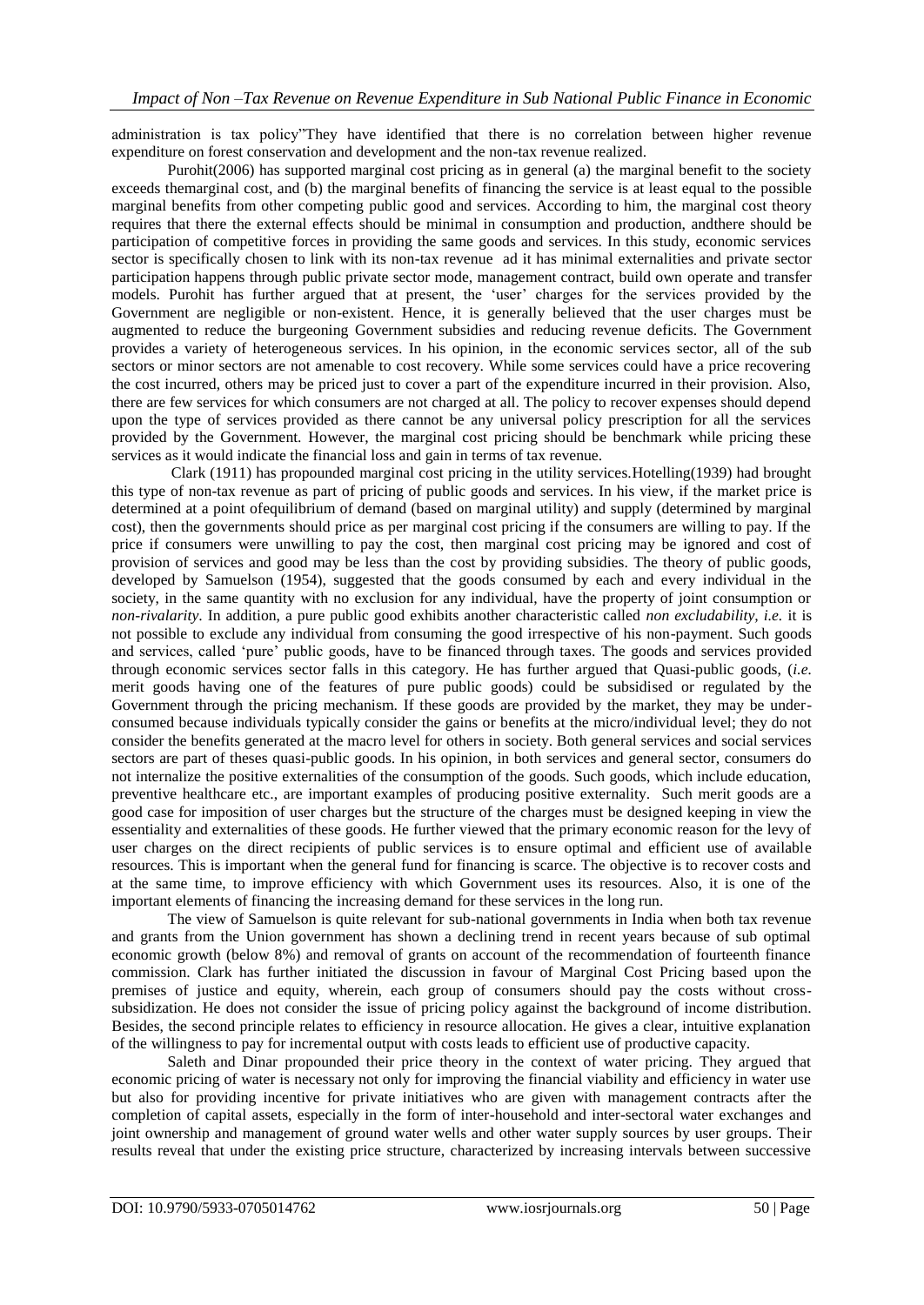consumption slabs and slab-specific constant water rates, the water consumption decision is not affected by the Marginal Cost pricing but only by the AC pricing.

It is clear from the foregoing discussions that to recover revenue expenditure pricing of public goods and services is very important albeit the pricing structures are different. This clearly established the fact that non tax revenue should be generated to finance the scare resources of the governments. Anand and Jha(2004) discusses the estimates of the annualised budgetary cost of and recovery from four public services in economic sector, namely, drinking water, irrigation, power and road transport in Rajasthan between 1990-91 and 2006-07. An aggregate under-recovery in these (four) public services, as a proportion of gross state domestic product and very low recovery in drinking water and road transport. They have identified thatthe cost-based pricing for public services in terms of nontax revenue (in the form of user charges) is yet to pick up to recover the corresponding revenue expenditure in the economic sector.

Additionally, the loss on account of provisioning of any particular public good/service through non tax revenue may be compensated or financed, to a certain degree, by funds from untied sources like own taxation. In particular, revenues from sector-specific taxes could possibly be interpreted as recoveries for providing these service. Alternatively, current (accounting) losses on account of less non tax revenue as compared to revenue expenditure may be financed by borrowing, in which case some costs are passed on to next generation and add to the fiscal deficit. They have identified the level of under recoveries of revenue expenditure through non tax revenue. They have argued that Recovery rate may be improved by increasing non tax revenue rate or by reducing revenue expenditure or improving revenue non tax revenue collection by increasing the coverage ratio of the users.

Dholakia (1998) had considered the fiscal instrument of the non-tax revenue (NTR) of the sub-national governments in relation to only those aspects and instruments over which the sub-national governments has sufficient control and it can, if it so desires, try to achieve the constrained maxima in terms of reduction of revenue deficit as well as fiscal deficit through them. Das-Gupta(1990) had argued for leasing contract to provide public good and services in order to maximise non tax revenue in the economic sector. Das (2011) has emphasised the tax collection efficiency from the revenue expenditure in the economic sector as "demand" for on revenues and efficiency in collecting revenue – which, in the literature, has been called "collection" efficiency." have cause-effect relationship. It implies that reducing efficiency loss in other sub and minor sectors in economic services. Therefore, tax efficiency is an important parameter to optimise non tax revenue in economic services sector of sub-national governments.Dutta(2015) based on secondary data, an attempted to analyse revenue mobilization efforts of the Government of Assam during 1991–2010. By examining the issues of arrears of uncollected both tax and non-tax revenue, high cost of collection of different taxes and non-taxes and collection efficiency cost low-revenue efforts on the part of the state government.

The studies made by made by Anisworth (1984), Bierhanzl (1999), Fraser and KingwelI(1997), Purohit (1999) and Kaur (2003)though have highlighted the role of non-tax revenue. However, they have not empirically examined the non-tax revenueon revenue expenditure in the economic sectors in order to provide public good. As per the study by Mohanty (2014), capital productivity and tax collection efficiency are the two important sustainability parameters so as to achieve high growth while adhering to FRBM (Amendment) Act, 2011. However, in the literature, no study has attempted to measure the efficiency of revenue expenditure and the relationship between revenue expenditure and non-tax revenuefor sub-national governmentsin India, as per the best of our knowledge. Hence, the analysis of measuring the efficiency of revenue expenditure will be very relevant from policy prospective.

## **VI. Sources of Data and Some Stylised Facts**

The data for the analysis are sourced from RBI and EPW Research Foundation database. For some of the states such as Odisha, data is sourced from Finance Accounts. On the basis of the average per capita income from 2011-12 to 2015-16, we selected three categories sub- national governments into low income, middle income and high income categories. These slabs are with their per capita GSDP is given below:

The collection efficiency or the coverage ratio is defined as the non-tax revenue generated from the revenue expenditure in the economic services sector. It is estimated for these categories of sub-national governments. The average coverage ratio or the collection efficiency during 2011-12 to 2014-15 is the highest for low income sub-national governments at 57% followed by high income sub-national governments at 32%. The lowest is for middle income states at 18%. The all India average collection ratio is calculated at only 18.38%. The chart I depicts the collection efficiency at low income, middle income, high income states and at national level.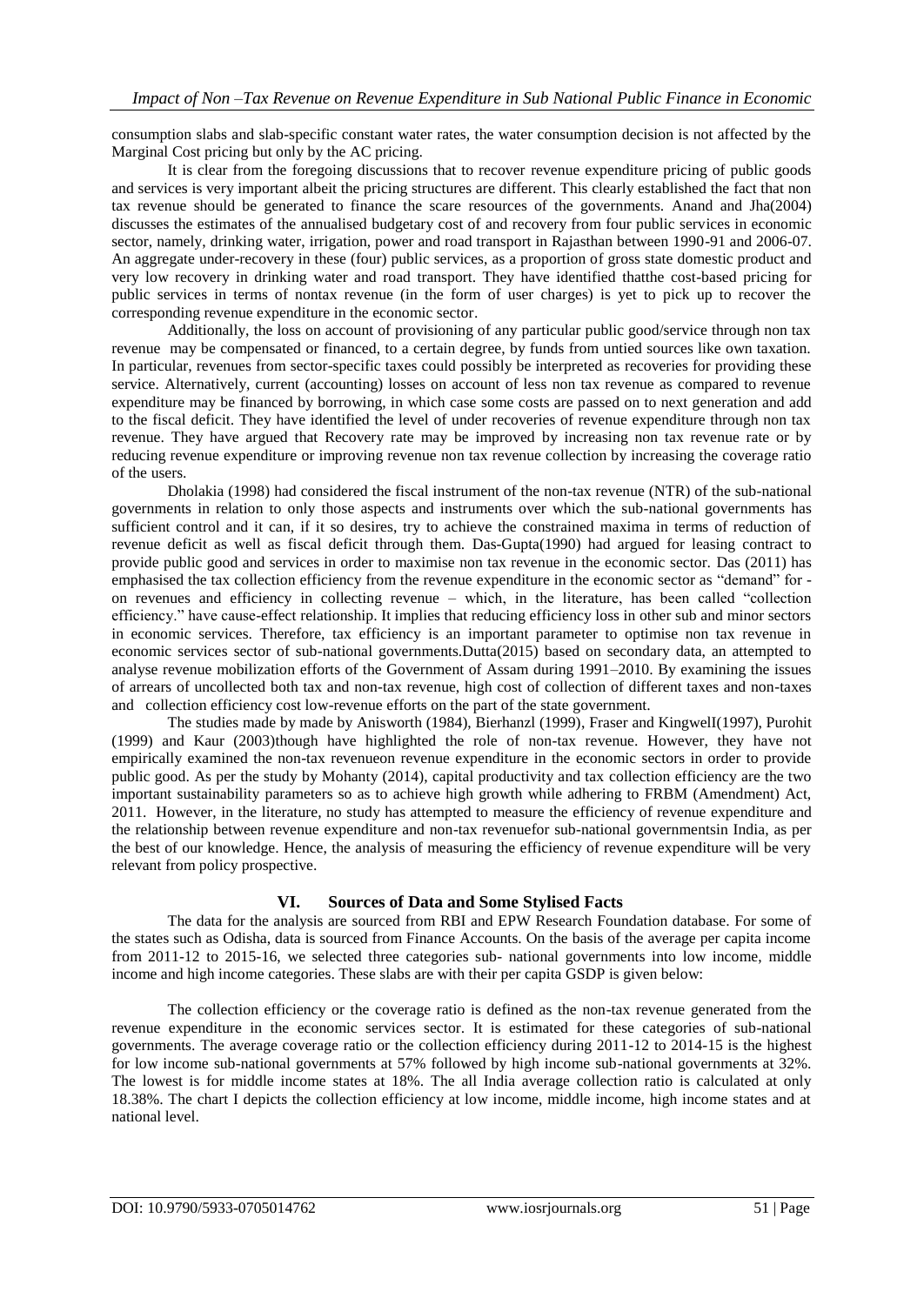| Average Per Capita GSDP(In Rs.)During FY 2004-05 to FY 2014-15 |                         |                 |                      |  |
|----------------------------------------------------------------|-------------------------|-----------------|----------------------|--|
| Sl. No                                                         | Sub-national government | Per Capita GSDP | Category             |  |
|                                                                | GOA                     | 166776.6        |                      |  |
| 2                                                              | <b>HARYANA</b>          | 86865.5         |                      |  |
| 3                                                              | <b>MAHARASHTRA</b>      | 79409.7         | <b>High Income</b>   |  |
| $\overline{4}$                                                 | <b>GUJARAT</b>          | 75536.6         |                      |  |
| 5                                                              | <b>TAMIL NADU</b>       | 72617.8         |                      |  |
| 6                                                              | <b>KERALA</b>           | 70346           |                      |  |
|                                                                | <b>PUNJAB</b>           | 67714.1         |                      |  |
| 8                                                              | <b>KARNATAKA</b>        | 59660.9         |                      |  |
| 9                                                              | <b>ANDHRA PRADESH</b>   | 55738.4         | <b>Middle Income</b> |  |
| 10                                                             | <b>WEST BENGAL</b>      | 45529.9         |                      |  |
| 11                                                             | <b>RAJASTHAN</b>        | 42882.9         |                      |  |
| 12                                                             | <b>ODISHA</b>           | 39753.1         |                      |  |
| 13                                                             | <b>MADHYA PRADESH</b>   | 32740.2         |                      |  |
| 14                                                             | <b>UTTAR PRADESH</b>    | 26187.3         | <b>Low Income</b>    |  |
| 15                                                             | <b>BIHAR</b>            | 18226.1         |                      |  |

**Table 1:** Per Capita GSDP of Sub national governments

**Chart I:** Average Collection Efficiency of Non Tax Revenue during 2011-12 to 2014-15



Table II: Estimation of Collection Efficiency during 2011-12 to 2014-15

|                          |            |     |                    | (In Rs. Lakh)     |
|--------------------------|------------|-----|--------------------|-------------------|
| Category                 | <b>Non</b> | Tax | Revenue            | Collection        |
|                          | Revenue    |     | <b>Expenditure</b> | <b>Efficiency</b> |
|                          | (In Rs)    |     | (In Rs.)           |                   |
| <b>High Income</b>       | 1540142    |     | 4794338            | 32.12%            |
| <b>Middle Income</b>     | 796681     |     | 4473951            | 17.81%            |
| <b>Low Income</b>        | 2209026    |     | 3890964            | 56.77%            |
| <b>All India Average</b> | 6666529    |     | 36271421           | 18.38%            |

In low income sub national governments, the non-tax revenue collection is the highest. It is 177% higher than middle income sub national governments and 43% higher than high income sub national governments. In terms of low income sub national governments revenue expenditure in economic services sector, low income sub national governments has 13% lower revenue expenditure as compared to middle income sub national governments and 19% lower than high income sub national governments. Since, the low income sub national governments are recovering more from less revenue expenditure, the collection efficiency is highest. The probable reasons could be as the high and middle income brackets are spending more on revenue expenditure in economic services sector, the coverage ratio could be low and therefore, the relative collection efficiency is low.

It is emerged from the analysis that high income may not lead to higher coverage ratio. The reasons may be: a) the pricing structure of public goods and services, b) the high income group may think they are exempted from user fee, c) the coverage ratio i.e. the user covered to collect non tax revenue may not be adequate in both high and low income sub national governments, d) the untied tax revenue are very high that least importance is given in high and low in come sub national governments.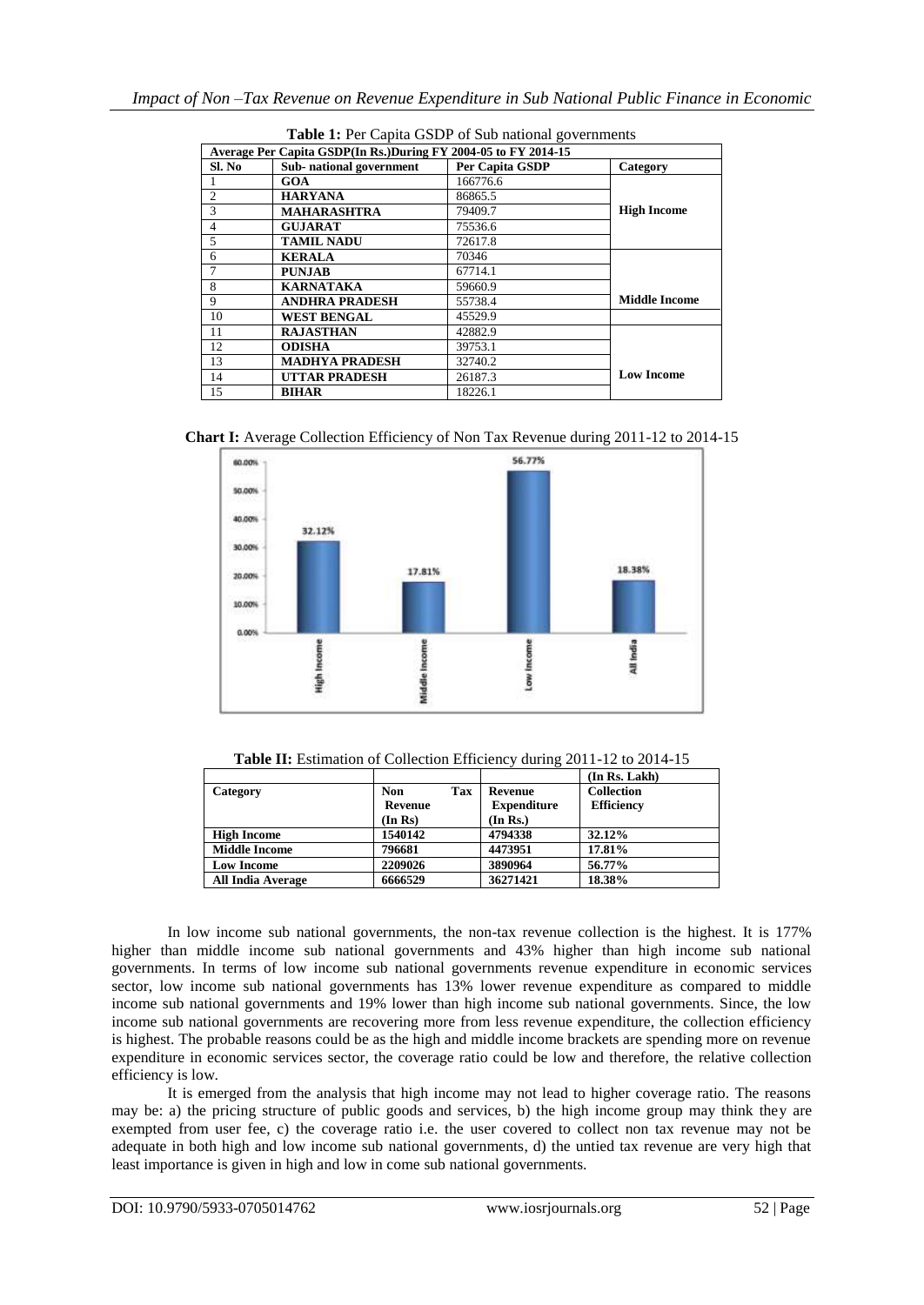We have investigated the collection efficiency/ coverage ratio in the Economic Sector by taking sample from high, middle and low income sub national governments. Tamil Nadu from high income, Andhra Pradesh from middle income and Odisha from low income sub national governments are selected. The collection efficiency at minor sector, sub sector and major sector was estimated for the period FY 2011-12 to FY 2014- 15.The average collection efficiency in the over-all Economic Sector is the highest in Odisha followed by Andhra Pradesh and Tamil Nadu. This result corroborates our earlier findings at group level. **Table III:** Average collection efficiency for Selected Indian Sub- national governments(2011-12 to 2014-15)

| <b>Sectors</b>                                            | Odisha | AP     | <b>Tamil Nadu</b> |
|-----------------------------------------------------------|--------|--------|-------------------|
| <b>CRPHUS</b>                                             | 0.44%  | 0.50%  | 5.21%             |
| <b>ANIHUS</b>                                             | 0.39%  | 0.47%  | 1.54%             |
| <b>FISH</b>                                               | 2.18%  | 4.45%  | 3.56%             |
| <b>FWILD</b>                                              | 32.55% | 40.79% | 40.59%            |
| <b>COOP</b>                                               | 0.93%  | 12.94% | 3.67%             |
| <b>OAGRPR</b>                                             | 33.27% | 0.29%  | 28.09%            |
| Total Agriculture and Allied                              | 6.19%  | 4.77%  | 7.21%             |
| <b>Activities</b>                                         |        |        |                   |
| <b>MAMIR</b>                                              | 63.97% | 2.42%  | 3.92%             |
| <b>Services</b><br>Economic<br>Aggregate<br><b>Sector</b> | 52.82% | 14.64% | 8.17%             |

*1.CRPHUS: Crop Husbandry, 2. ANIHUS: Animal Husbandry, 3. FISH: Fisheries,4. FWILD: Forestry and Wild life, 5. COOP: Co-operation, 6. OAGRPR: Other Agricultural Program. All these constitute total Agriculture and Allied Activities. 7. MAMIR: Major, medium and minor irrigation*

The average collection efficiency in the Economic Sector of Odisha during 2011-12 to 2014-15 has 53% while it is 15% and 8% respectively for AP and Tamil Nadu during the same period. Hence, the collection efficiency is the highest for low income governments followed by middle and high income governments (see Table II).After investigating the state wise collection ratio on sampling basis, we have attempted to estimate the collection efficiency of Odisha against all India average during the same period (see Chart II).





Collection efficiency of Major & Medium Irrigation Services sector has contributed to the higher collection efficiency. This is very insignificant for Tamil Nadu (3.92%) and A.P (2.42%) during 2011-12 to 2014-15. The high water tariff for industrial, commercial and energy sector in 2010. This may have contributed for higher collection efficiency in the major Irrigation sector.

In case of agriculture and allied activities, collection efficiency is highest for Tamil Nadu (7.21%) followed by Odisha (6.19%) and A.P (4.77%) during 2010-11 to 2014-15. In the sub-major heads of Agriculture and Allied Activities, collection efficiency on forest and wild life (FWILD) is highest followed by other agricultural programs (OAPR) in Odisha. The details of the sector wise and year wise collection efficiency for these three state are given in **Annexure I**.

It is a very important research question why the collection efficiency in low income sub national governments is higher than the middle income and high income sub national governments.The revenue expenditure in both Tamil Nadu and A.P relative to Odisha is quite high as depicted below (Chart III). On an average, the revenue expenditure in Economic Services Sector of Tamil Nadu and A.P is 1.65 times and 2.49 times of the revenue Expenditure in Economic Services Sector of Odisha.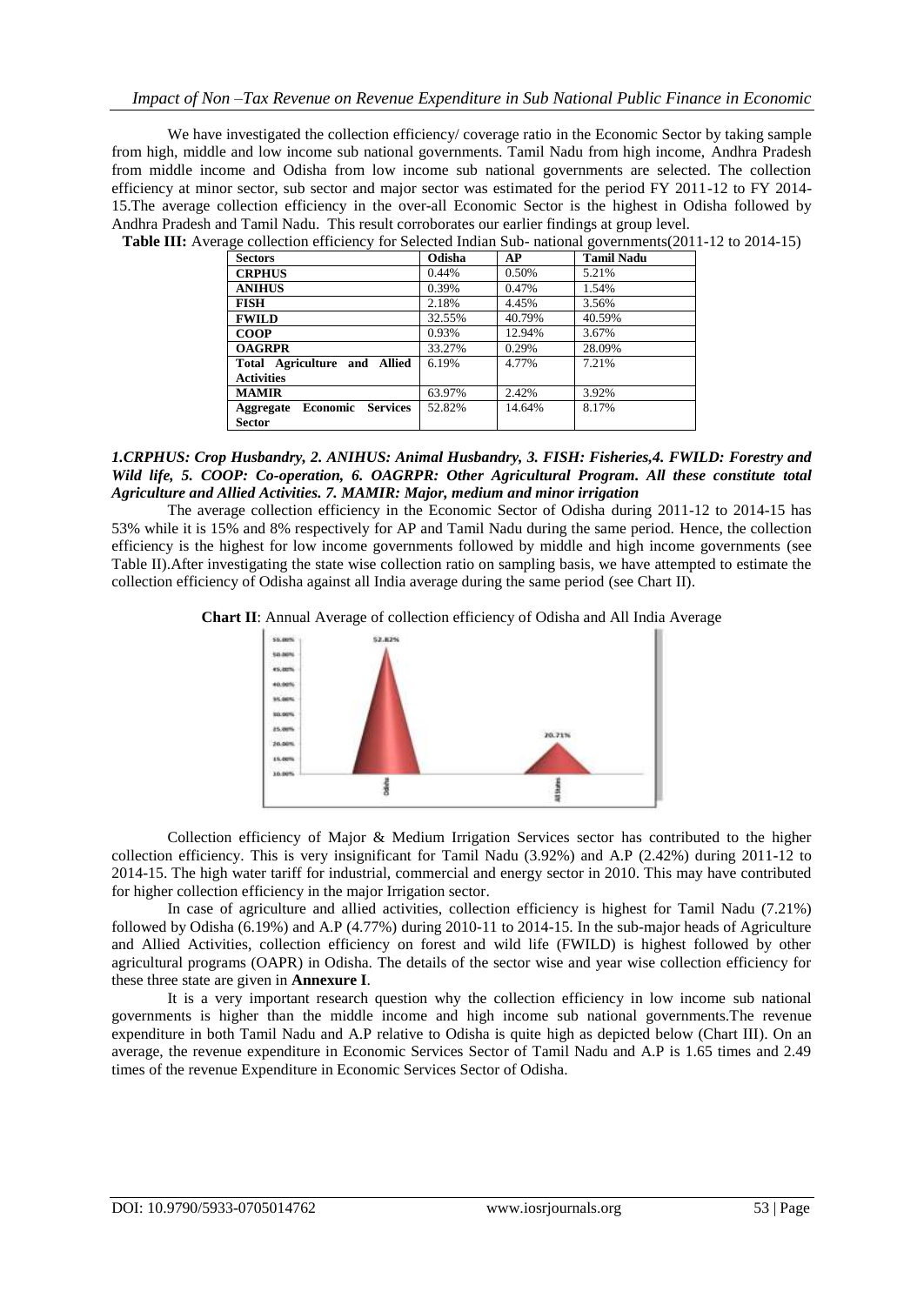

**Chart III:** Comparison of Revenue Expenditure Ratio among the Three States

The Non Tax Revenue collection from the economic services sector in Tamil Nadu and A.P realtive to Odisha is very less ( Chart IV). On an average, the non-tax revenue from the economic sector in Tamil Nadu and A.P is 0.26 times and 0.69 times of Odisha.





This has motivated us to comare the collecton efficiency of these three category of sub national govenments respective in terms of their untied tax revenue. We have defined untied tax revenue as the state own tax excluding non –tax and shared tax of the Unoin Government as proportion of GSDP. This is also know as tax collection efficiency exclding non tax revenue. These shared tax is part of the horozontal distribution decided by succesive finance commission.



**Chart V:** Comparison of Collection Efficiency and Tax Efficiency

It is very interesting to note that the states with higher collection efficiency in tax and shared tax have lower collection in non-tax revenue. This raises the issue that collection of tax through non-tax does not assume significance when more revenue is generated through untied tax. Therefore, the pricing of products and services in economic sectors is neglected and, usually not determined on economic sense in high income brackets. The correlation coefficient between tax and non-tax collection efficiency is calculated at (-) 66%. It appears that the collection efficiency in non-tax revenue in our economy is low because of high income sub-national governments.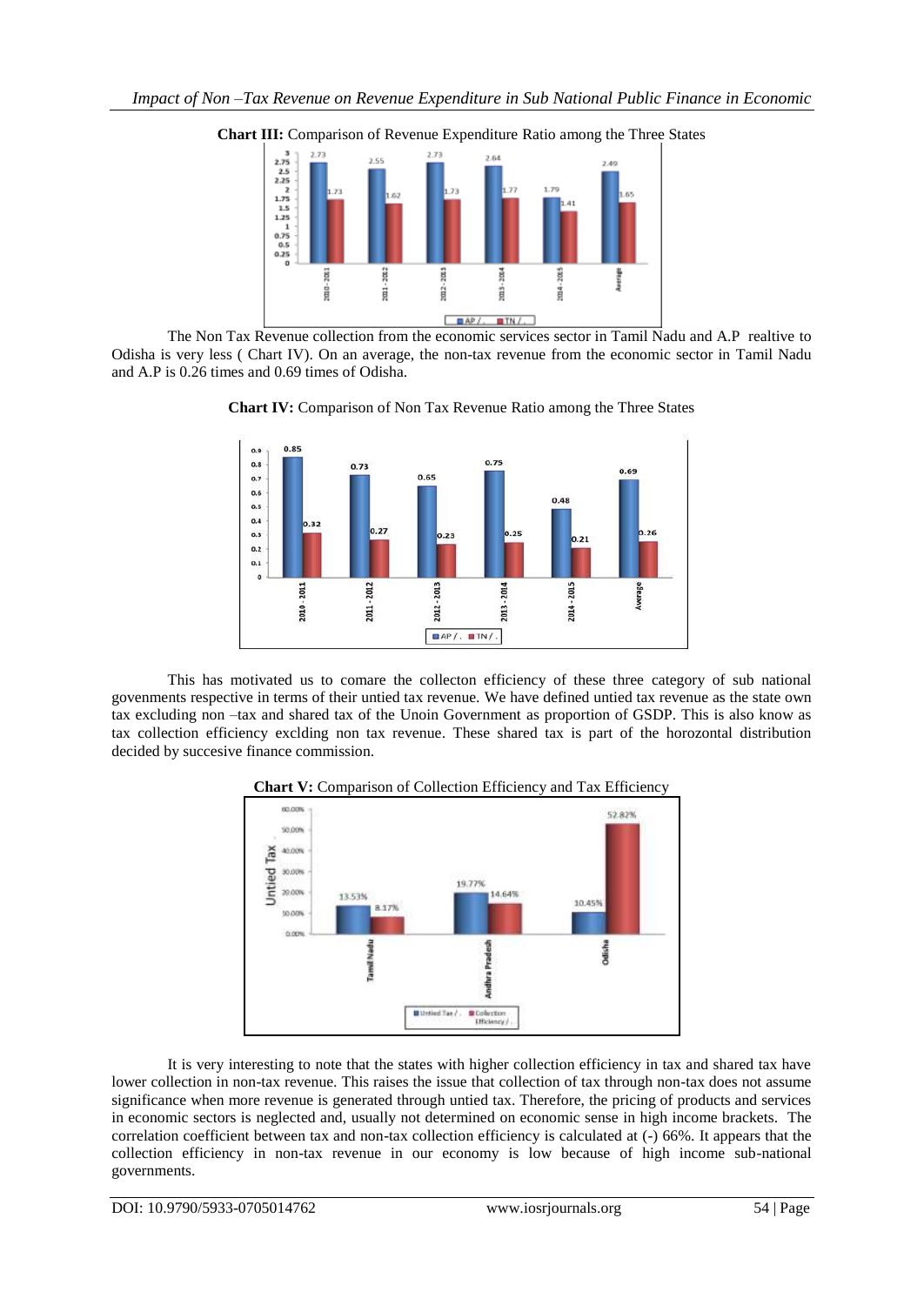## **VII. Motivation and Scope of the Study**

AtSub- national government levels in India in general and low income brackets in particular, the low collection efficiency in economic sector through non tax revenue, needs attention as the revenue collected can be further used for MRO and paying salary in this particular sector. As a result, the capital assets in the economic sector will continue its productivity with high longevity. As a result, the net present value will be higher. If this happens to all capital assets in economic sector which aregenerally physical capital assets are part of economic sector, then the NPV of this sector will go up and its marginal contribution to GSDP will be enhanced. Thus, the Government needs to aim at enhance cost recovery with higher collection efficiency. This has to be done keeping in mind that the goods provided in the economic sector has less externalities. However, fixation of user charges for non-tax sources is a complex issue. While rational user charges can generate means to achieve a greater growth rate, an irrational structure can cause adverse economic effects which invalidate growth objectives. Hence, resources mobilized through reforms in non-tax sources plays a pivotal role by creating a rational non-tax structure and generating greater means to achieve sustained higher economic growth. Therefore, it is important to keep the objectives of equity, consumer acceptability, administrative feasibility, environmental issues etc. in view while fixing the user charges. Looking at higher collection efficiency in low income bracket and low income efficiency in high income bracket, it has motivated us to examine the impact of collection of no- tax revenue on revenue expenditure in economic sector.

In this backdrop, the present study examinesthe impact of collection from non-tax revenue on revenue expenditure in the economic sector and its implication. This paper attempts to estimate the effect of per capita non-tax revenue collectionon per capita revenue expenditure in economic service sector for 15 non-special category sub- national governments in India for the period 2010-11 to 2014-15.

#### **VIII. Objectives of the Study**

Keeping in view the efficiency of non-tax revenue, the present study aims to estimate per capita non tax revenue of the economic sector for all 15 sub national governments for the period 2010-11 to 2014-15. Similarly, per capita revenue expenditure is calculated. In nutshell, this main objective of the study is to undertake a comprehensiveanalysis to measure collection efficiencyof the non- tax revenue in economic services sector both at sector, subsector and minor sector level in economic services sector (Chart 2 to Chart 11) taking the sample sub national governments.Further, the study attempts to analyse the effect of per capita non-tax revenue on per capita revenue expenditure in economic service sector in case of 15 NSC (non-special category) sub- national governments of India for the period 2004-05 to 2014-15 (**Annexure II**).

## **IX. Methodology**

Further, we estimated the effect of per capita non-tax revenue on per capita revenue expenditure using fixed effect method using panel regression model.

#### **1.1 Fixed Effect Model**

Fixed Effect method (FE) establishes the relationship between independent and dependent variables within an entity. Each entity has its own individual characteristics that may or may not influence the predictor variables. While applying fixed effect method, we assume that something within the individual may impact or bias the predictor or outcome variables and we need to control for this. The FE method removes the effect of those time invariant characteristics in the model and we can evaluate the net effect of the predictors on the outcome variables.Another important assumption of the FE model is that those time-invariant characteristics are unique to the individual and should not be correlated with other individual characteristics. Each entity is different therefore the entity's error term and the constant (which captures individual characteristics) should not be correlated with the others. If the error terms are correlated, then FE is not suitable since inferences may not be correct and you need to model that relationship (probably using random-effects), this is the main rationale for the Hausman test. In addition, the fixed-effects model controls for all time-invariant differences between the individuals, so the estimated coefficients of the fixed-effects models cannot be biased because of omitted timeinvariant characteristics. In this analysis, we used the fixed effect method to estimate the influence of per capita non-tax revenue on per capita revenue expenditure controlling per capita capital outlay in the model. The choice between fixed effect and random effect model has been carried out by performing the Hausman test. The Hausman test concluded that random effect estimators are less efficient than fixed effect model.

We estimated the following function using the Fixed Effect panel data technique.

$$
y_{it} = \alpha_i + \beta \chi_{it} + \varepsilon_{it} \ (1)
$$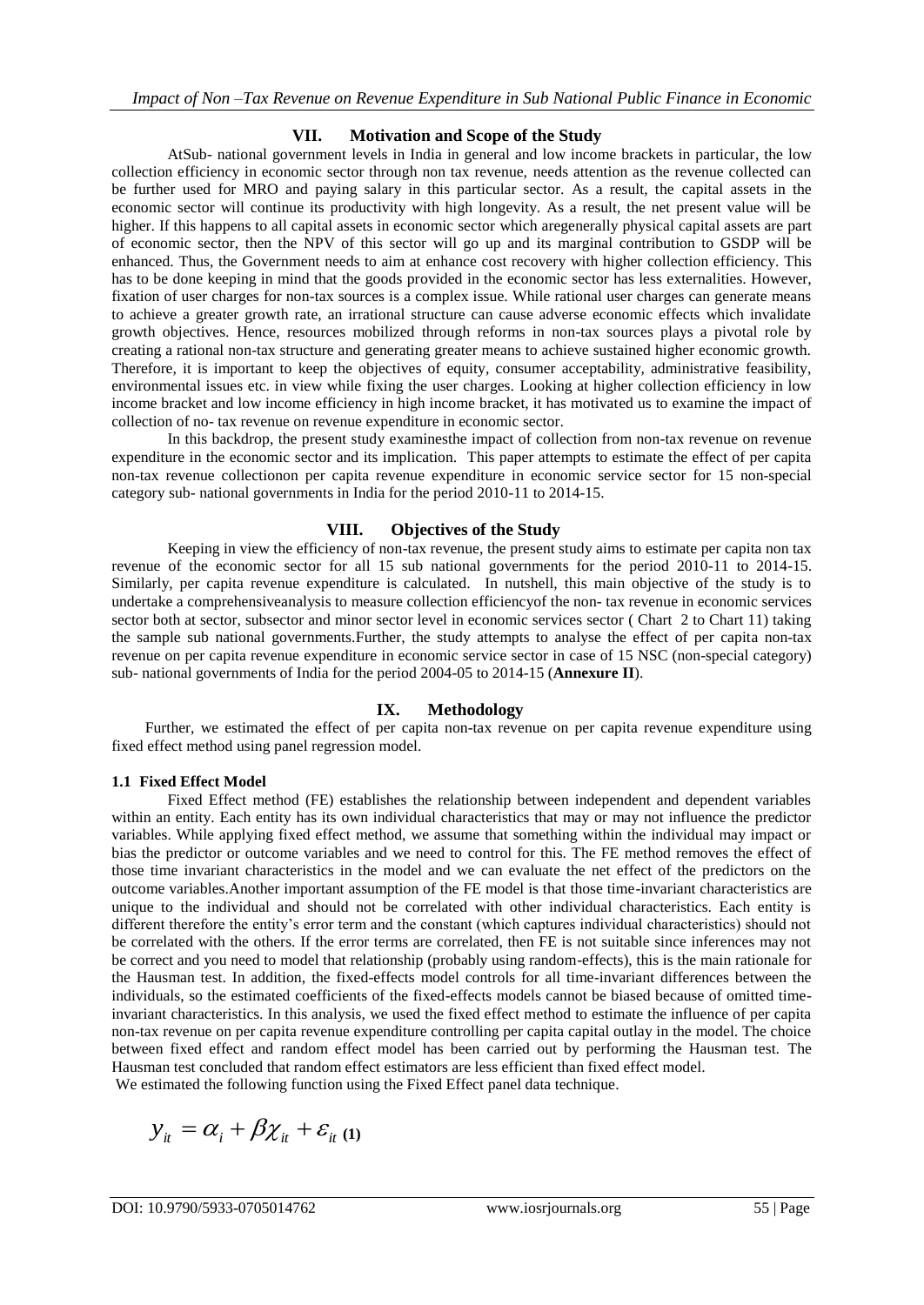Where,  $y_{it}$  is  $1 \times 1$ ,  $\beta$  is a  $1 \times k$  vector of the slope parameters,  $\alpha_i$  is the intercept and  $\varepsilon_{it}$  = the stationary regression error.

We can rewrite the Eq  $(1)$  as follows:

$$
PRE_{it} = \alpha_i + \beta PNTR_{it} + \mu PCO_{it} + \varepsilon_{it} \qquad (2)
$$

Where, PRE =Per Capita Revenue Expenditure in economic service sector, PNTR = Per Capita Nontax Revenue collection in economic service sector for particular year and for particular sub national governments. PCO = Per Capita Capital Outlay in economic service sector,  $\alpha_i$  = Intercept, β and μ are the respective coefficients of Per Capita Non-tax Revenue and Per Capita Capital Outlay and  $\varepsilon_{it}$  = the stationary regression error. Therefore, the entire data set constitutes panel data. Per capita non-tax revenue is not the only variable that affects per capita revenue expenditure rather other variables can also influence the latter. Hence, for the robustness of our results and to avoid the specification bias, we added the control variable i.e. per capita capital outlay in the Eq (2). The entire logic of including the capital outlay as control variable which finance capital assets in a particular year is that new capital assets immediate require revenue expenditure. Since our objective is to examine the non-tax collection and revenue expenditure, we take the capital outlay as control variable to separate the impact of non-tax collection on revenue expenditure for this panel data. Hence, we attempted to analyse the effect of per capita non-tax revenue in economic service sector on the per capita revenue expenditure in that sector for 15 NSC sub- national governments of India for the period 2010-11 to 2014-15.

#### **X. Fiscal Significance**

This section outlines fiscal significance of Economic Services Sector and Revenue Expenditure.

#### **1.2 Revenue Expenditure**

An expenditure that neither creates assets nor reduces a liability is categorized as revenue expenditure. Generally, expenditure incurred on normal running of the government departments and MRO of services is treated as revenue expenditure. It is a short period expenditure and recurring in nature which is incurred every year (as against capital expenditure which is long period expenditure and non-recurring in nature). The purpose of such expenditure is not to build up any capital asset, but to ensure normal functioning of government machinery and capital assets.Revenue Expenditure is an amount that is expensed immediately—thereby being matched with revenues of the current accounting period.

## **XI. Results and Analysis**

The result obtained from fixed effect model is explained in detail in this section.

# **1.3 Analysing the Effect of Non-Tax Revenue on Revenue Expenditure**

In this present analysis F test supported fixed effect specification over the pooled regression specification (**Annexure II**). Further, to examine whether the fixed effect estimators are more efficient or that of random effects, we performed Hausman test. The Hausman test result supported the fixed effect method for the present analysis (**Annexure II**). After getting confirmation from Hausman test, we moved ahead to estimate the Eq. (2) using fixed effect method. The results of fixed effect approach are presented in theEq (3).PRE is per capita revenue expenditure, PNTR is per capita non tax revenue expenditure and PCO is per capita outlay.

PRE = 1375.18\*\*\* + 0.64\*\*\* PNTR + 0.77\*\*\* PCO  
P-val. = (0.00) (0.00) (0.00)  

$$
(R^2 = 0.82)
$$
 (3)

The fixed effect estimates reveal that both the per capita non-tax revenue and per capita capital outlay are strongly positive and significant at 1 per cent level in the model (**also see the Table 5 in Annexure II**). The sign of the coefficients of these variables in the model are as per their theoretical expectation. The coefficient of PNTR in the model is 0.64 which implies that Rs.100 rise in in per capita non-tax revenue in economic services sector, the per capita revenue expenditure in that sector increases by Rs.64. This is controlled by the effect of capital outlay of the same year.

#### **XII. Summary of Conclusions and Policy Imperatives**

Augmenting resources through tax and non-tax revenue to finance expenditure is a challenging task for any sub- national government. Revenue mobilization (including tax and non-tax revenue), in turn, will finance capital outlay to enable higher growth rate. Resources mobilization through non-tax sources helps in financing revenue expenditure for operation and maintenance activities of capital assets. This, in turn, will check the rate of depreciation of capital assets and incremental capital output ratio and consequently net present value of the assets. The importance of non-tax revenue is now being realized by the sub- national governments in India in the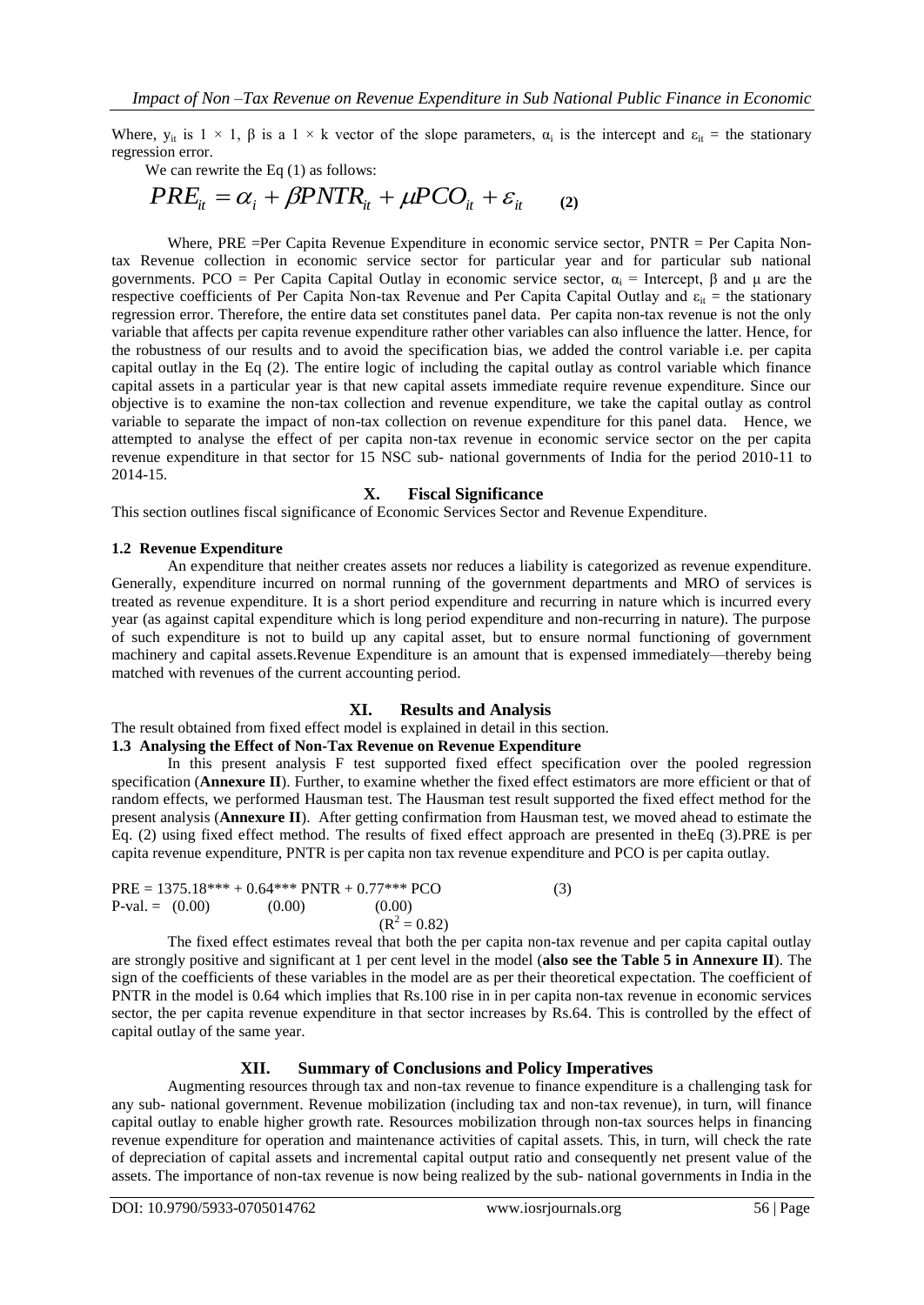context of low buoyancy in tax revenue. Besides, limit on revenue deficit, limit on borrowing and consequent interest payments by the FRBM Act.The higher financial requirements in terms of revenue expenditure for upgrading and modernizing basic infrastructure requires non tax revenue so that other unties resources can be used to create new capital assets in accordance with the priority off the sub national governments.Non-tax revenue has been paid due attention in Indian sub- national governments as it can be an important tool to meet revenue deficits and also solves the financial constraints for upgrading and modernizing basic infrastructure. Realizing the importance of non-tax revenue, the present paper attempted to calculate the collection efficiency. Collection efficiency only in Economic Services Sector is taken into consideration as both Social and General Services Sector may not be a proper as these sector have huge externalities.

The study mainly concludes that the collection efficiency is higher in low income sub national governments. It is also obtained from the empirical study thatboth the per capita non-tax revenue and per capita capital outlay have significant and favorable effect on per capita revenue expenditure in the economic service sector. For the policy point of view, it indicates higher revenue collection efficiency will finance higher revenue expenditure so that productivity of the assets will not deteriorate immediately and depreciation will be minimized.Non-tax revenue needs to be taken as a significant source of budgetary receipts for sub national governments in order to enhance the revenue receipts. The impact of non-tax revenue on revenue expenditure is calculated at 0.64 on per capita basis which indicates that 64% of the non-tax revenue on per capita basis is utilized for revenue expenditure in the economic sector. Therefore, there is gap of 34% on per capita basisThis gap needs to be reduced and to be spend for the users/consumers to avail incremental facilitates through provision of public goods and services. This in turn, will help to raise the collection efficiency by charging marginal cost. Besides, the depreciation of capital assets will also be reduced by spending more on revenue expenditure which will be financed by non-tax revenue.

As user charges are sometimes perceived as a form of taxation by the users and citizens as they are yet to be convinced as these provisions are linked to specific benefits, which are over and above those enjoyed by the general public.Therefore, the sub national Governments should prioritize by incorporating creating awareness among citizens and users with respect to provision of services and goods in economic sector. From this point of view, what matters is not just to impose charges but to convince and levy the appropriate user fees so that the coverage will go up and collection will be improved.

#### **Reference**

- [1]. Ainsworth, M. (1984).User Charges for Cost Recovery in Social Sectors: Current Practices.‖*Country Policy Department Discussion Paper*, World Bank, Washington.
- [2]. Anand, Mukesh and RaghabendraJha. 2004. "Budgetary Subsidies and Fiscal Deficit:
- [3]. Case of Maharashtra", *Economic and Political Weekly* 39 (August 21): 3827-3834.
- [4]. Bagchi, A. (2005). Symposium on Report of Twelfth Finance Commission: Introduction and Overview, *Economic and Political Weekly*, July 30 - August 5, Pg. 3388-3395.
- [5]. Bierhanzl, Edward J. (1999). Incentives for Efficiency: User Charges and Municipal Spending. *Journal of Public Finance and Public Choice/EconomiaDelleSceltePubbliche*17: 19- 34.
- [6]. Clark, J.M. 1911. ―Rates for Public Utilities‖. *American Economic Review*, I, September: 473-87.
- [7]. Das-Gupta, A (1990): [‗Taxation, Non-Tax Policy and Capital Equipment Leasing](http://www.epw.in/journal/1990/21/review-industry-and-management-uncategorised/taxation-non-tax-policy-and-capital) , Economic and Political Weekly 25 (May 1990): M88-M90.
- [8]. Dholakia, Archana (1998): 'Growth and Structure of Tax and Non-Tax Revenue of Gujarat', Indian Journal of Regional Science, Vol 30, No 1.
- [9]. Fraser, Rob, and Ross KingwelI. (1997). Can Expected Tax Revenue be Increased by an Investment Preserving Switch from advalorem Royalties to a Resource Rent Tax?. *Resources Policy* 23: 103-108.
- [10]. Hotelling, H. 1939. "The Relation of Prices to Marginal Cost in an Optimum System". *Econometrica*.
- [11]. 7: 151-5.
- [12]. Musgrave, Richard A. and Peggy B Musgrave. (1989). Public Finance in Theory and Practice, 5th edition, Boston: McGraw Hill Book Company.
- [13]. Kaur, H. (1991). Taxation and Development Finance in India. *Published Ph. D. Thesis*, Classical Publishing Co., New Delhi, 1991.
- [14]. Kaur, H. and Gursimran (2010), Revenue of the Central Government of India: Pre and Post ReformPosition.*Journalof Engineering, Science and Management Education*, Vol. 3, December. 2010, Pg. 27-32.
- [15]. Mawia, M. and J. Nzomoi. (2013).An Empirical Investigation of Tax Buoyancy in Kenya. *African Journal of Business Management*, Vol.7 (40), pp. 4233-4246.
- [16]. Mohanty, A. (2014). Effectiveness in Management of Sub- national government Finance: An Empirical Analysis for Odisha. *Odisha Review*. pp: 31-40.
- [17]. Dutta, M.K (2015), "South Asian Journal of Macroeconomics and Public Finance" Vol 4, No 2, PP: 178-204
- [18]. Purohit, C.P and Purohit, V.K (2009): ‗Mobilising Non-Tax Revenue: An Empirical Analysis of Trends in States', *Economic and Political Weekly* 44 (January 31): 54-62.
- [19]. Saleth, R.M. and A. Dinar. 1997. *Satisfying Urban Thirst, Water Supply Augmentation and Pricing*
- [20]. *Policy in Hyderabad City, India*. World Bank Technical Paper No. 395. Washington DC: The World
- [21]. Bank.<br>[22]. Satya
- Satya P. Das, (2011),"The political economy of revenue pressure and tax collection efficiency", Indian Growth and Development Review, Vol. 4 Iss 1 pp. 38 – 52
- [23]. Samuelson, Paul A. 1954. "The Pure Theory of Public Expenditure". *Review of Economics and*
- [24]. *Statistics*, Vol. 36 (4) Nov.: 387-389.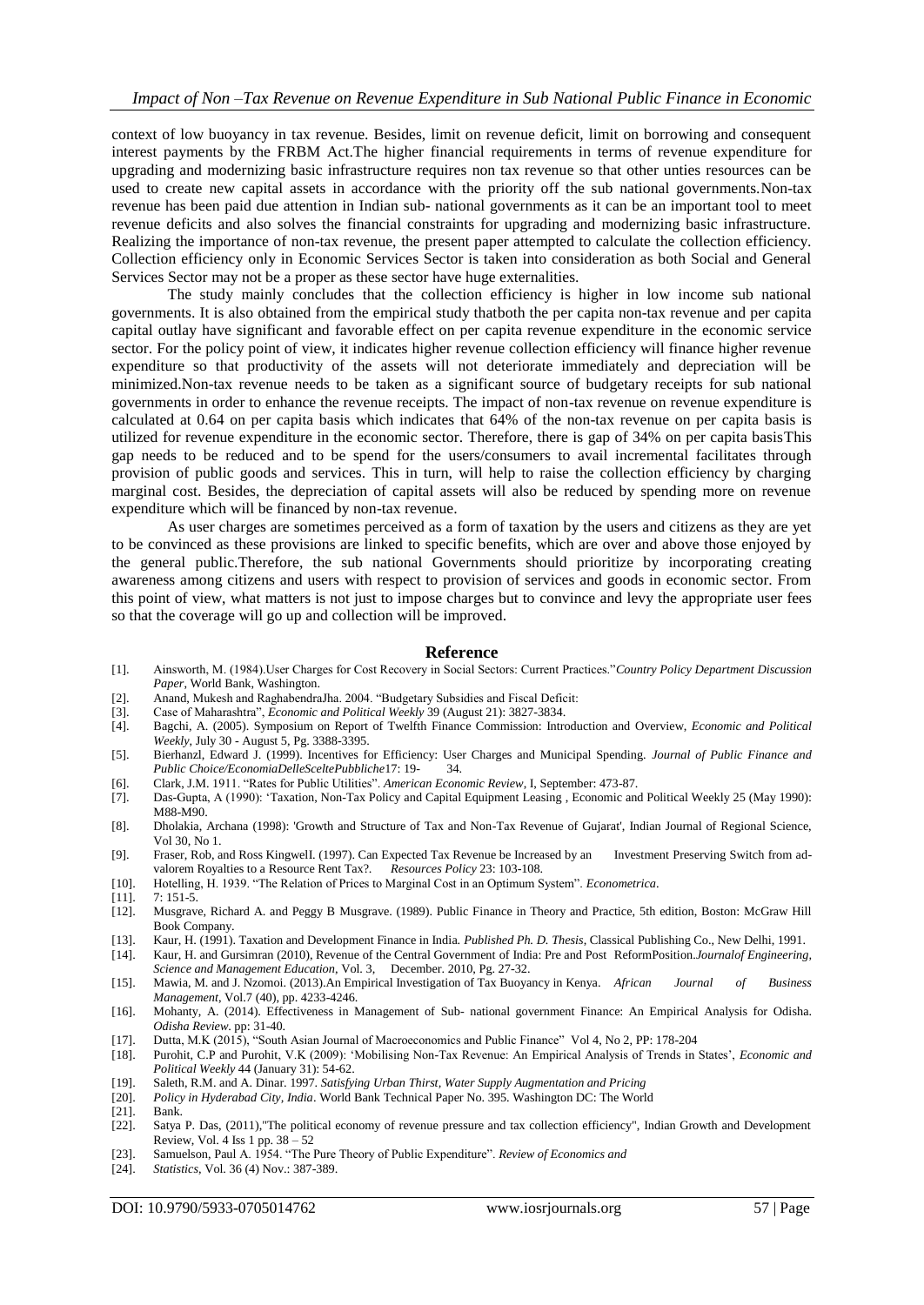#### *Impact of Non –Tax Revenue on Revenue Expenditure in Sub National Public Finance in Economic*

- [25]. Sharma, R. K. and S.K.Kulshrestha (2015). An Analysis of Non Tax Revenue Buoyancy in India. International *Journal of Research in Economics and Social Sciences (IJRESS).*
- [26]. Upender, M (2008), Degree of Tax Buoyancy in India: An Empirical Study, *International Journal of Applied Econometrics and Quantitative Studies*, Vol. 5-2, pp. 60-70.

| <b>Years</b>                        | 2010<br>$\overline{\phantom{0}}$ | 2011   | 2012   | 2013<br>$\equiv$ | 2014   | HI:2015- | Average (2010-    |
|-------------------------------------|----------------------------------|--------|--------|------------------|--------|----------|-------------------|
|                                     | 2011                             | 2012   | 2013   | 2014             | 2015   | 16       | 11 to $2014-15$ ) |
| a. Crop Husbandry                   | 0.97%                            | 0.38%  | 0.28%  | 0.32%            | 0.23%  | 0.22%    | 0.44%             |
| b. Animal Husbandry                 | 0.51%                            | 0.38%  | 0.36%  | 0.39%            | 0.32%  | 0.52%    | 0.39%             |
| c. Fisheries                        | 2.57%                            | 2.68%  | 2.75%  | 1.21%            | 1.66%  | 0.73%    | 2.18%             |
| d. Forestry and Wild Life           | 45.61%                           | 64.60% | 43.08% | 4.59%            | 4.88%  | 3.95%    | 32.55%            |
| e. Cooperation                      | 1.56%                            | 0.99%  | 1.06%  | 0.63%            | 0.39%  | 0.40%    | 0.93%             |
| Agriculture<br>$f_{\cdot}$<br>Other | 22.36%                           | 55.65% | 50.85% | 12.87%           | 24.65% | 50.00%   | 33.27%            |
| Programmes                          |                                  |        |        |                  |        |          |                   |
| <b>Total (Agriculture)</b>          | 10.66%                           | 10.34% | 7.54%  | 1.33%            | 1.07%  | 0.79%    | 6.19%             |
| & Allied Activities)                |                                  |        |        |                  |        |          |                   |
| a. MAMIR                            | 42.33%                           | 73.31% | 81.48% | 60.90%           | 61.83% | 82.80%   | 63.97%            |
| b. MINIR                            | 3.35%                            | 4.14%  | 2.51%  | 1.66%            | 2.30%  | 3.52%    | 2.79%             |
| Total (IRR)                         | 24.29%                           | 49.05% | 47.77% | 29.98%           | 36.26% | 52.49%   | 37.47%            |
| <b>Power</b>                        | 1.20%                            | 19.55% | 22.51% | 40.27%           | 21.64% | 37.68%   | 23.81%            |
| <b>Villages and Small</b>           | 0.35%                            | 0.44%  | 0.14%  | 0.26%            | 0.11%  | 0.53%    | 0.26%             |
| <b>Scale Industries</b>             |                                  |        |        |                  |        |          |                   |
| Tourism                             | 1.18%                            | 0.78%  | 6.66%  | 0.53%            | 5.85%  | 5.80%    | 3.00%             |
| <b>ROAD</b>                         | 10.27%                           | 6.22%  | 3.84%  | 4.25%            | 3.09%  | 6.21%    | 5.54%             |
| <b>Economic</b><br>Aggregate        | 52.80%                           | 59.83% | 62.49% | 50.02%           | 38.94% | 36.92%   | 44.87%            |
| <b>ServicesSector</b>               |                                  |        |        |                  |        |          |                   |

#### **Annexure I**

**Table 2:** Collection Efficiency in Economic Service Sector (2010-11 to 2014-15)





**Note: ESRV\_AP: Economic Services for Andhra Pradesh; ESRV\_ODI: Economic Services for Odisha; ESRV\_TN: Economic Services for Tamil Nadu**.





**CRPHUS**: Crop Husbandry, **ANIHUS**: Animal Husbandry, **FISH**: Fisheries, **FWILD**: Forestry and Wild Life, **COOP**: Co-operation, **OAGRPR**: Other Agricultural Programme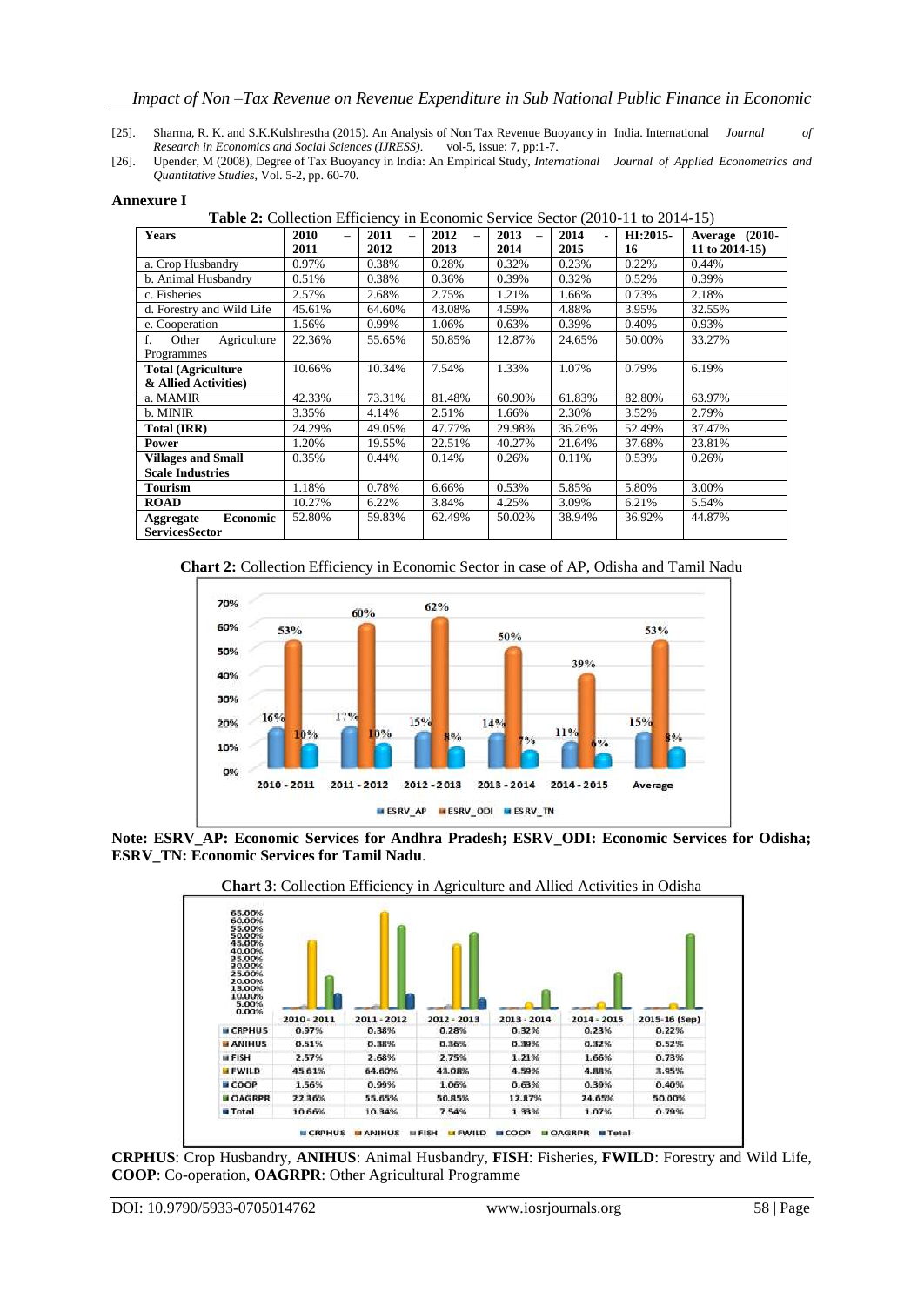

**Chart 4:** Collection Efficiency for Agriculture and Allied Activities in AP







**Chart 6:** Collection Efficiency for Major and Medium Irrigation in Odisha

**MAMIR**: Major and Medium Irrigation, **MINIR**: Minor Irrigation.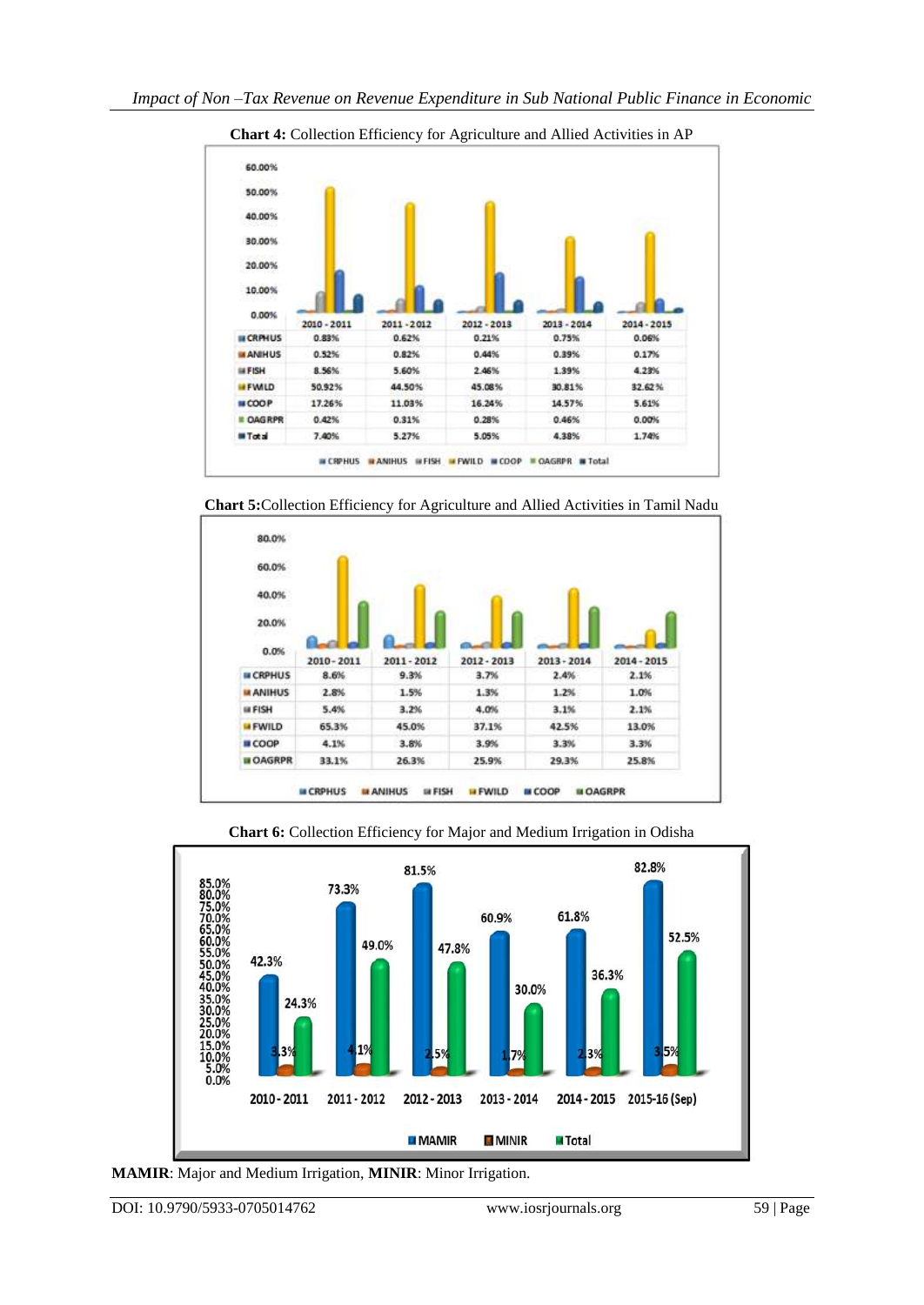

**Chart 7:**Collection Efficiency for Major and Medium Irrigation in AP

**Chart 8:**Collection Efficiency for Major and Medium Irrigation in Tamil Nadu





**Chart 9:** Collection Efficiency in Village and Small Industries in Odisha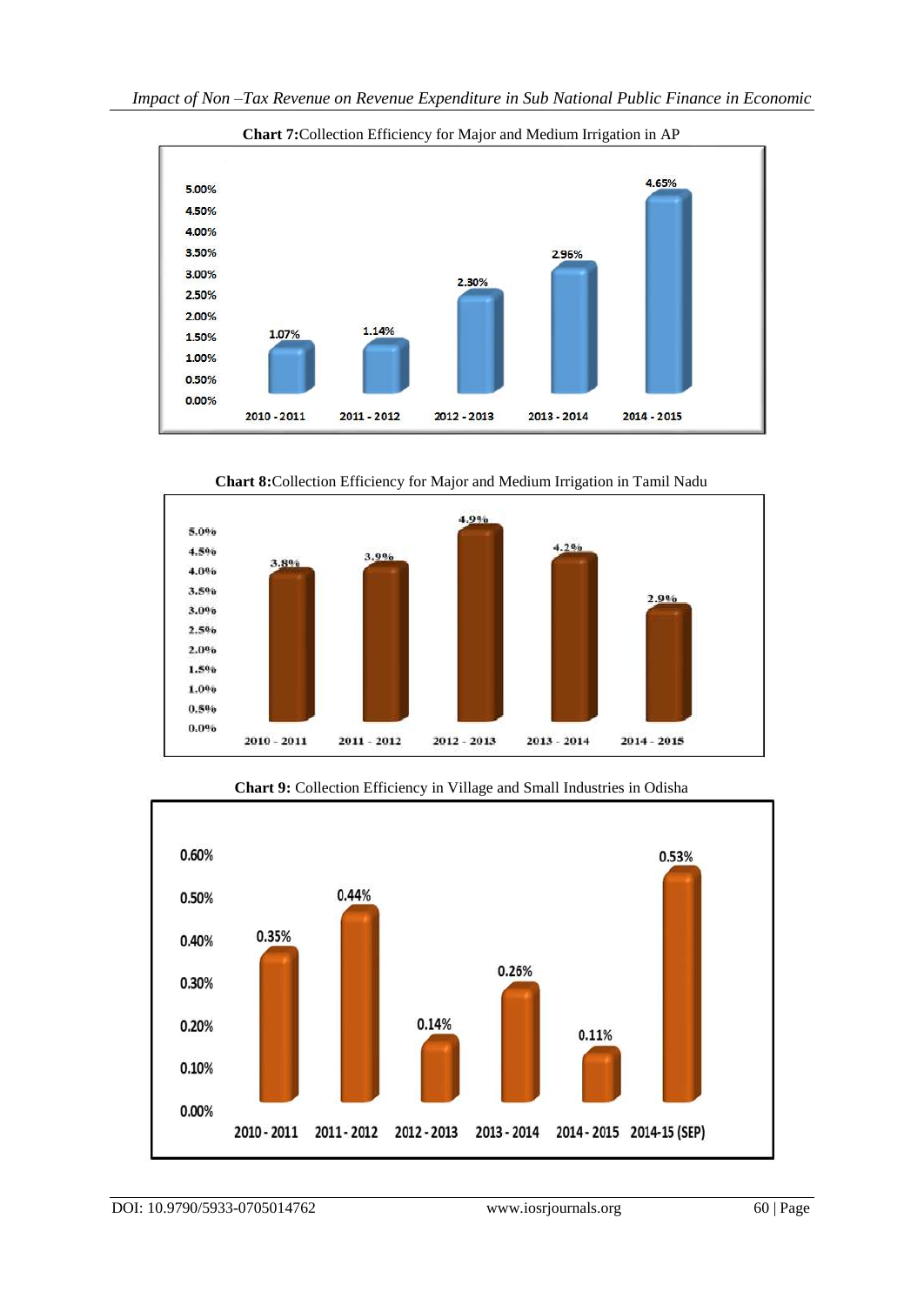

**Chart 11:** Collection Efficiency in Roads& Bridges and Road Transport



# **Chart 12:** Collection Efficiency in Tourism in Odisha